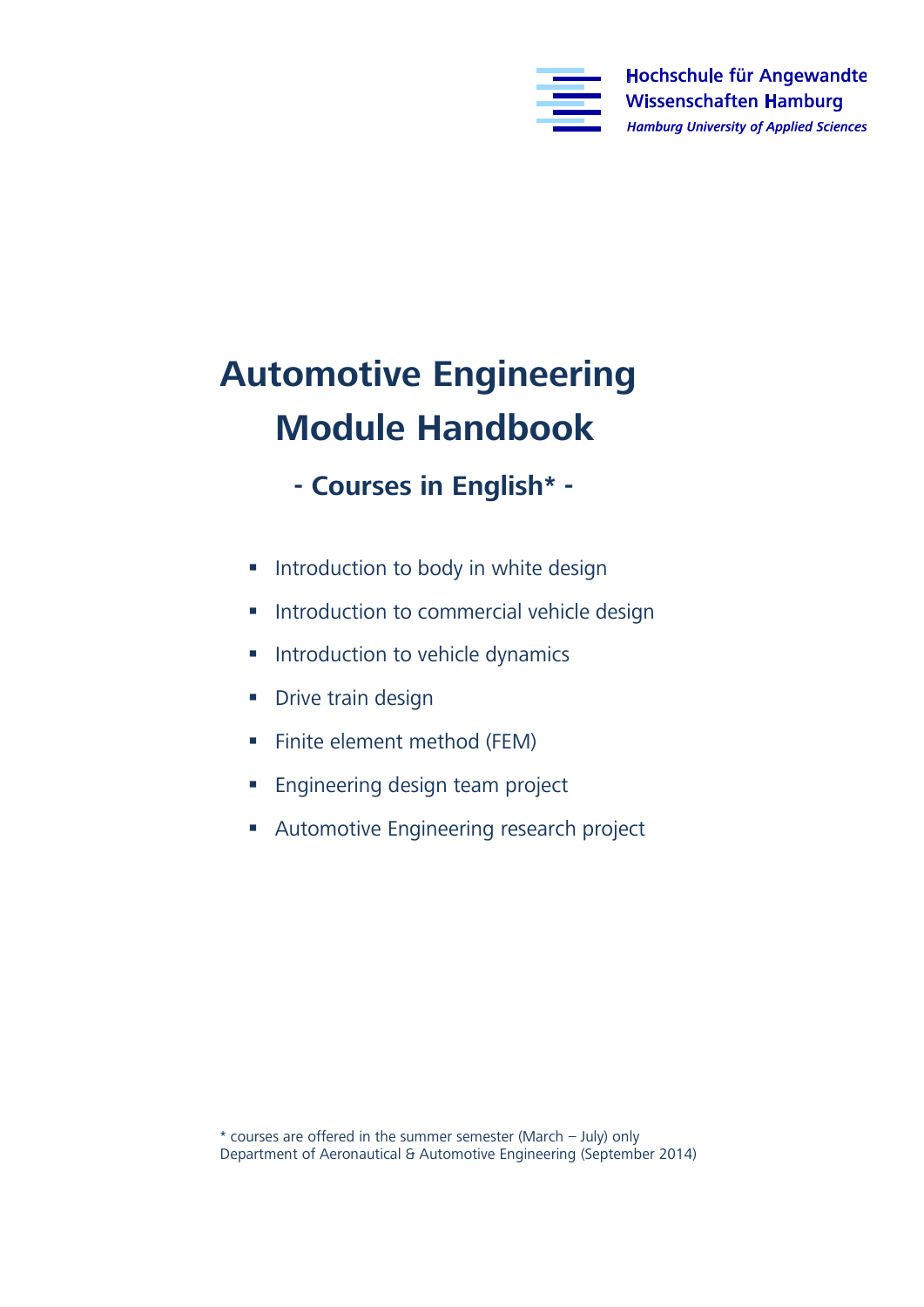## **Course Name: Introduction to Body in White Design** Degree programme:<br>**Automotive Engineering** (Bachelor) **Automotive Engineering** (Bachelor) Responsible Lecturer: Prof. Piskun **Work load:** 150 hours **Lecture hours per week:** 4 **ECTS Credits:** 5 **Course objectives:** If the consumer-driven<br>
Indept and can apply legal requirements in order to validate the car body design understand and can apply legal requirements in order to validate the car body design. • know the basic car body modules / assemblies and their functions • know automotive product development phases. • Car body representation in the drawing Specialties of car body parts in comparison to machine components in other industries Overview of most important car body requirements Application of representative legal requirements for design validation Fundamentals of car body design; arts of car body structure (steel-stamping, monocoque and space systems, windshield, etc.) **Systems, innumies, etc.**)<br> **Example 3** Dimensional variation in steel stampings and basic methods to design for precision.<br> **Pasico classes on car cabin development (different windshield**) side part combination Design classes on car cabin development (different windshield / side part combinations, development of an A-Pillar accordingly to cross-sections specified etc.) **Aboution**<br> **Aboution**<br> **Aboution:**<br> **Aboution:**<br> **Aboution:** interactive lectures with exercises; 72 hours classes, 78 hours personal study **Requirements for participation: Course language:** Good knowledge of CAD Catia V5 or NX and methods of descriptive geometry. English **T** written examination, 120 min., paper **Requirements for credit point allocation:**<br>Active participation in group work and lessons Active participation in group work and lessons Literature: **Literature:**<br> **Eundamentals of Automobile Body Structure Design, by Donald E. Malen, SAE International, 2011 – Automobiles<br>
The Automotive Body: Volume II: System Design, Springer, Mar 4, 2011 - Technology & Engineering -** The Automotive Body: Volume II: System Design, Springer, Mar 4, 2011 - Technology & Engineering - 578 pages Burandt, U.: Ergonomics for Styling and Design. Dr. Otto Schmidt Piskun, A.: Car Body Development Scripts online Further Information from industry as lecture scripts from the professor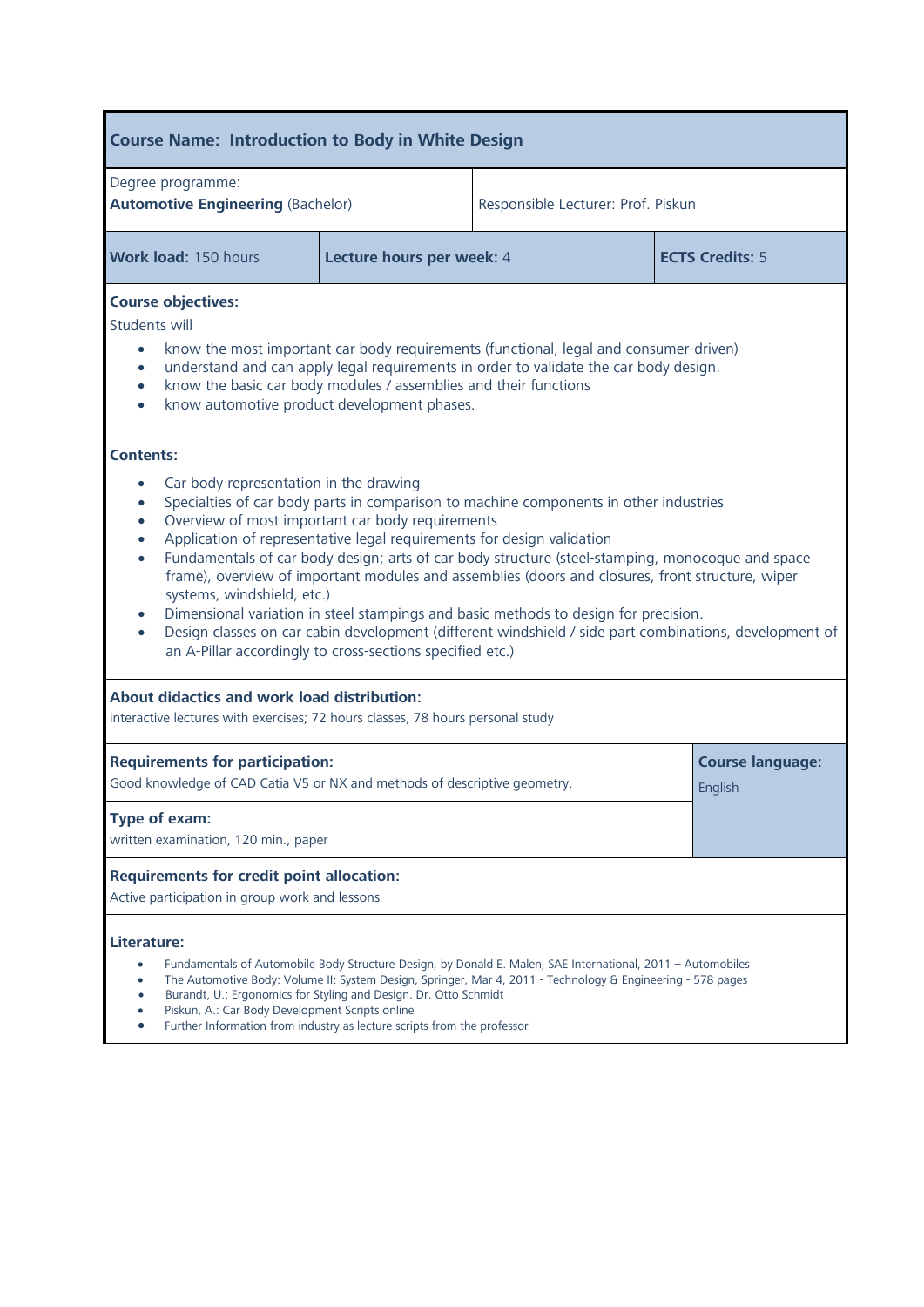| <b>Course Name: Introduction to Commercial Vehicle Design</b>                                                                                                                                                                                                                                                                                                                                                                                |                           |                                                       |                        |  |
|----------------------------------------------------------------------------------------------------------------------------------------------------------------------------------------------------------------------------------------------------------------------------------------------------------------------------------------------------------------------------------------------------------------------------------------------|---------------------------|-------------------------------------------------------|------------------------|--|
| Degree programme:<br><b>Automotive Engineering (Bachelor)</b>                                                                                                                                                                                                                                                                                                                                                                                |                           | Responsible Lecturer: Prof. Dipl.-Ing. Peter Seyfried |                        |  |
| Work load: 150 hours                                                                                                                                                                                                                                                                                                                                                                                                                         | Lecture hours per week: 4 |                                                       | <b>ECTS Credits: 5</b> |  |
| <b>Course objectives:</b><br>Students will<br>know commercial and legal requirements for commercial road vehicle concepts<br>$\bullet$<br>be able to design a load optimized frame structure of a commercial road vehicle<br>$\bullet$<br>know different variants of superstructures and auxiliary frames which are suitable for different<br>$\bullet$<br>types of freight<br>be able to develop concepts for load securing and load curves |                           |                                                       |                        |  |
| <b>Contents:</b>                                                                                                                                                                                                                                                                                                                                                                                                                             |                           |                                                       |                        |  |
| <b>Introduction and overview</b>                                                                                                                                                                                                                                                                                                                                                                                                             |                           |                                                       |                        |  |
| Historical development<br>Road vehicles of today                                                                                                                                                                                                                                                                                                                                                                                             |                           |                                                       |                        |  |
| <b>Conceptual Design of commercial vehicle frame structures</b>                                                                                                                                                                                                                                                                                                                                                                              |                           |                                                       |                        |  |
| <b>Standards and Specifications</b><br>Choice of Materials and semi-finished parts<br>Production and Joining methods<br>Profile and node design<br>Load Assumptions and Calculations<br><b>Coupling Systems</b><br>Axle systems                                                                                                                                                                                                              |                           |                                                       |                        |  |
| <b>Load curves and load securing</b><br>Load and loading equipment<br>Legal requirements and testing procedures<br>Load curve calculation<br>Dynamic forces                                                                                                                                                                                                                                                                                  |                           |                                                       |                        |  |
| <b>About didactics and work load distribution:</b><br>interactive lectures with exercises; 72 hours classes, 78 hours personal study                                                                                                                                                                                                                                                                                                         |                           |                                                       |                        |  |
| <b>Requirements for participation:</b><br>Completion of courses containing statics, steel material properties and welding                                                                                                                                                                                                                                                                                                                    |                           | <b>Course language:</b><br>English                    |                        |  |
| Type of exam:<br>Written examination                                                                                                                                                                                                                                                                                                                                                                                                         |                           |                                                       |                        |  |
| <b>Requirements for credit point allocation:</b><br>Active participation in group work and lectures                                                                                                                                                                                                                                                                                                                                          |                           |                                                       |                        |  |
| Literature:<br>Hoepke, Breuer (Hrsg.): Nutzfahrzeugtechnik. Springer Vieweg Verlag.<br>Lecture slides                                                                                                                                                                                                                                                                                                                                        |                           |                                                       |                        |  |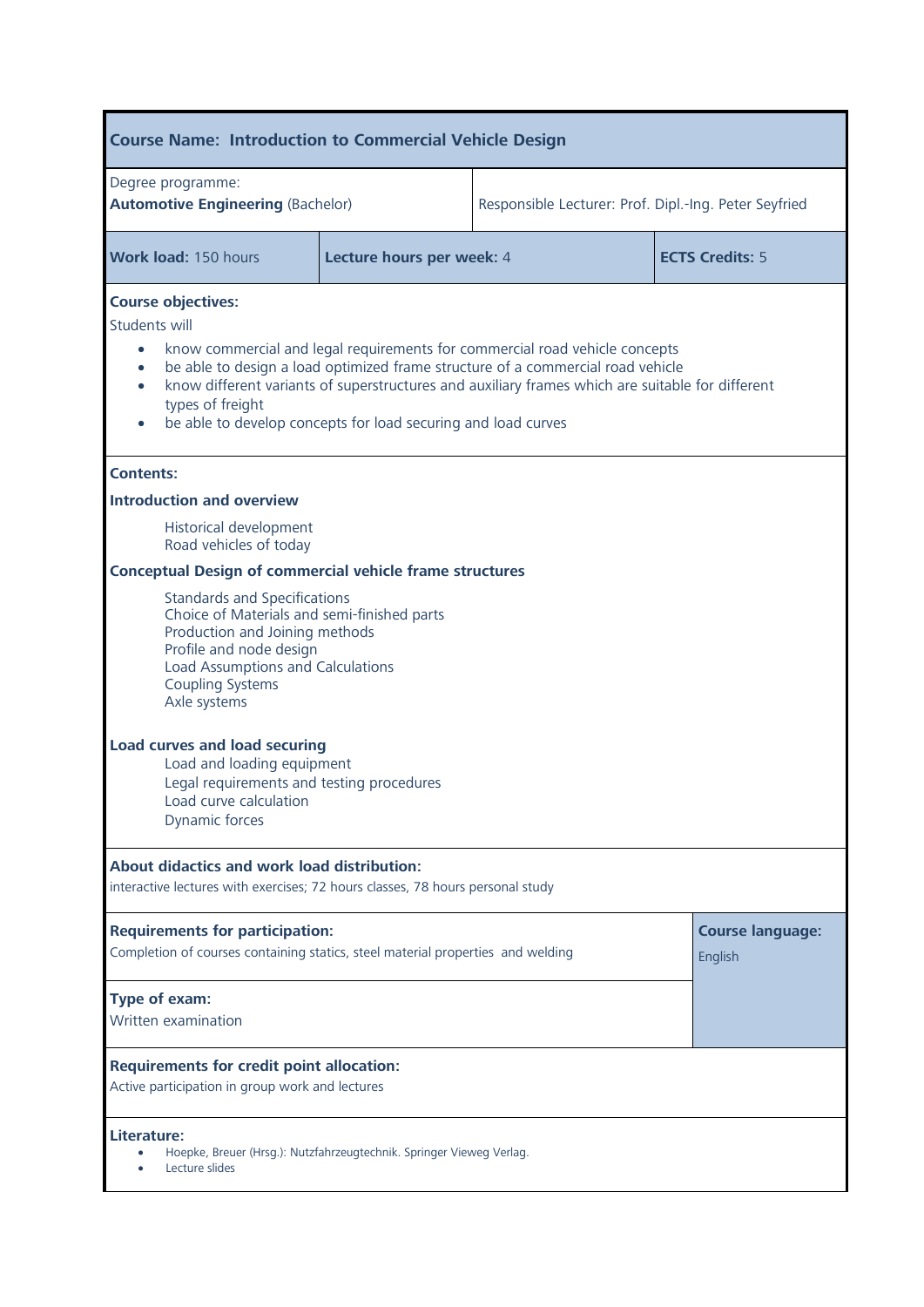| <b>Course Name: Introduction to Vehicle Dynamics</b>                                                                                                                                                                                                                                                                                                                                                                                                                                                                                                                                                                                                                                                                                                                                                                                                                                                 |                           |                                                                                                                                                                                    |                                    |  |
|------------------------------------------------------------------------------------------------------------------------------------------------------------------------------------------------------------------------------------------------------------------------------------------------------------------------------------------------------------------------------------------------------------------------------------------------------------------------------------------------------------------------------------------------------------------------------------------------------------------------------------------------------------------------------------------------------------------------------------------------------------------------------------------------------------------------------------------------------------------------------------------------------|---------------------------|------------------------------------------------------------------------------------------------------------------------------------------------------------------------------------|------------------------------------|--|
| Degree programme:<br><b>Automotive Engineering (Bachelor)</b>                                                                                                                                                                                                                                                                                                                                                                                                                                                                                                                                                                                                                                                                                                                                                                                                                                        |                           | Responsible Lecturer: Prof. Dr. Fervers                                                                                                                                            |                                    |  |
| Work load: 150 hours                                                                                                                                                                                                                                                                                                                                                                                                                                                                                                                                                                                                                                                                                                                                                                                                                                                                                 | Lecture hours per week: 4 |                                                                                                                                                                                    | <b>ECTS Credits: 5</b>             |  |
| <b>Course objectives:</b><br>The students<br>will know the basic terms in vehicle dynamics<br>will be able to set the basic effects of tyres, handling and suspension into the right context<br>will be able to judge about conflicting goals in the setup of vehicle suspension<br>۰                                                                                                                                                                                                                                                                                                                                                                                                                                                                                                                                                                                                                |                           |                                                                                                                                                                                    |                                    |  |
| <b>Contents:</b><br>- mechanical structure of an air filled tyre<br>- force transmission in vertical, longitudinal and lateral direction of tyres<br>- spring stiffness, damping and rolling resistance of tyres<br>- longitudinal slip, sideslip angle, pneumatic trail, camber<br>- basic ideas of rubber to road contact and force transmission<br>- basic diagrams to characterize tyre behaviour<br>- one track (bicycle) - model<br>- basic equations of handling<br>- steering angel, yaw-angle, side slip angle<br>- oversteer / understeer<br>- road holding, limit handling, transition Region<br>- yaw-gain, critical speed, characteristic speed<br>- lateral load transfer, anti roll bar, camber, toe<br>- examples of electronic means to influence driving dynamics<br>- quarter-vehicle model<br>- basic equations of ride dynamics<br>- basic layout of springs and shockabsorbers |                           |                                                                                                                                                                                    |                                    |  |
| About didactics and work load distribution:<br>interactive lectures; 72 hours classes, 48 hours personal study                                                                                                                                                                                                                                                                                                                                                                                                                                                                                                                                                                                                                                                                                                                                                                                       |                           |                                                                                                                                                                                    |                                    |  |
| <b>Requirements for participation:</b><br>Recommended: Good knowledge in mechanics (statics and dynamics).                                                                                                                                                                                                                                                                                                                                                                                                                                                                                                                                                                                                                                                                                                                                                                                           |                           |                                                                                                                                                                                    | <b>Course language:</b><br>English |  |
| Type of exam:<br>Written examination; term paper                                                                                                                                                                                                                                                                                                                                                                                                                                                                                                                                                                                                                                                                                                                                                                                                                                                     |                           |                                                                                                                                                                                    |                                    |  |
| <b>Requirements for credit point allocation:</b><br>Active participation in lectures                                                                                                                                                                                                                                                                                                                                                                                                                                                                                                                                                                                                                                                                                                                                                                                                                 |                           |                                                                                                                                                                                    |                                    |  |
| Literature:<br>٠<br>Zomotor, A.: Fahrwerktechnik, Fahrverhalten. Vogel Buchverlag, Würzburg.<br>$\bullet$<br>Dixon, J. C.: Tires, Suspension, Handling. SAE International<br>$\bullet$<br>Gillespie, T.: Fundamentals of Vehicle Dynamics. SAE International<br>Milliken, W.F. et. Al.: Race Car Vehicle Dynamics, SAE International                                                                                                                                                                                                                                                                                                                                                                                                                                                                                                                                                                 |                           | Reimpell, J. und Betzler, J.W.: Fahrwerktechnik, Grundlagen. Vogel Buchverlag, Würzburg.<br>Braess, H.-H. und Seiffert, U.: Handbuch Kraftfahrzeugtechnik. Vieweg, Wiesbaden 2005. |                                    |  |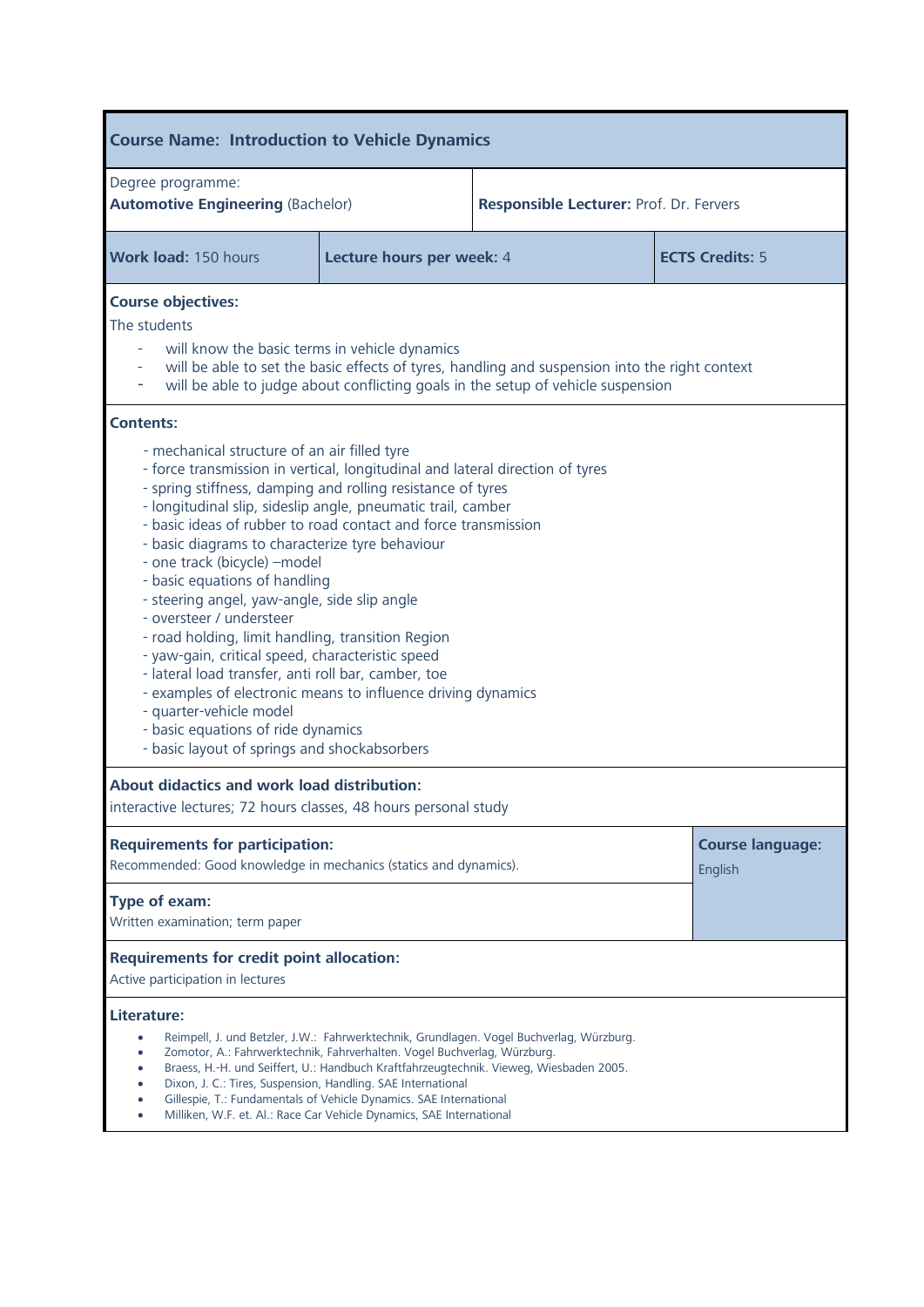| <b>Course Name: Drive Train Design</b>                                                                                                                                                                                                                                                                                                                                                                                                                                                                                                                                                                                                                                                                                                                                                                                                          |                                                     |                                                     |  |  |
|-------------------------------------------------------------------------------------------------------------------------------------------------------------------------------------------------------------------------------------------------------------------------------------------------------------------------------------------------------------------------------------------------------------------------------------------------------------------------------------------------------------------------------------------------------------------------------------------------------------------------------------------------------------------------------------------------------------------------------------------------------------------------------------------------------------------------------------------------|-----------------------------------------------------|-----------------------------------------------------|--|--|
| Degree programme:<br><b>Automotive Engineering (Bachelor)</b>                                                                                                                                                                                                                                                                                                                                                                                                                                                                                                                                                                                                                                                                                                                                                                                   |                                                     | Responsible Lecturer: Prof. Dr. Christoph Grossmann |  |  |
| Work load: 150 hours                                                                                                                                                                                                                                                                                                                                                                                                                                                                                                                                                                                                                                                                                                                                                                                                                            | Lecture hours per week: 4<br><b>ECTS Credits: 5</b> |                                                     |  |  |
| <b>Course objectives:</b><br>Students will know the impact relationships of engine, power transmission and vehicle regarding<br>$\bullet$<br>traction power and fuel consumption<br>Students will get an introduction to drive train elements and conventional and hybridized drive<br>$\bullet$<br>train architectures of passenger cars, commercial vehicles and mobile machines<br>Students will be able to configure and develop drive trains for customer needs<br>$\bullet$                                                                                                                                                                                                                                                                                                                                                               |                                                     |                                                     |  |  |
| <b>Contents:</b><br>1. Overview on vehicle drive trains<br>2. Combustion engines, tractive power supply and demand<br>3. Drive train ratio calculation, tractive force chart<br>4. Gear calculation, tractive power chart, fuel consumption<br>Start-up elements, clutches and torque converter<br>5.<br>Manual, automated and dual-clutch transmissions, synchronizers and power shift clutches<br>6.<br>7. Planetary gear sets - kinematics<br>8. Planetary gear sets - kinetics and coupled sets<br>9. Automatic transmissions for passenger cars and commercial vehicles<br>10. Shift transmissions for commercial vehicles<br>11. Hydrostatic and continuously variable transmissions<br>12. Final drive, transfer gear box, differentials, all-wheel drive<br>13. Hybrid and electric drive trains<br>14. Drive trains of mobile machines |                                                     |                                                     |  |  |
| About didactics and work load distribution:<br>Interactive lectures with exercises; 72 hours classes, 78 hours personal study                                                                                                                                                                                                                                                                                                                                                                                                                                                                                                                                                                                                                                                                                                                   |                                                     |                                                     |  |  |
| <b>Requirements for participation:</b><br>Recommended: Basic knowledge of machine elements and vehicle architecture                                                                                                                                                                                                                                                                                                                                                                                                                                                                                                                                                                                                                                                                                                                             |                                                     | <b>Course language:</b><br>English                  |  |  |
| Type of exam:<br>Written examination                                                                                                                                                                                                                                                                                                                                                                                                                                                                                                                                                                                                                                                                                                                                                                                                            |                                                     |                                                     |  |  |
| <b>Requirements for credit point allocation:</b><br>Active participation in group work, lessons and homework assignment                                                                                                                                                                                                                                                                                                                                                                                                                                                                                                                                                                                                                                                                                                                         |                                                     |                                                     |  |  |
| Literature:<br>Naunheimer, H. et al.: Fahrzeuggetriebe. Springer 2007<br>Fischer, R. et al.: The Automotive Transmission Book. Springer 2014<br>$\bullet$<br>Kirchner, E.: Leistungsübertragung in Fahrzeuggetrieben. Springer 2007<br>$\bullet$<br>VDI: Proceedings of the annual conferences "Drivetrain for Vehicles"                                                                                                                                                                                                                                                                                                                                                                                                                                                                                                                        |                                                     |                                                     |  |  |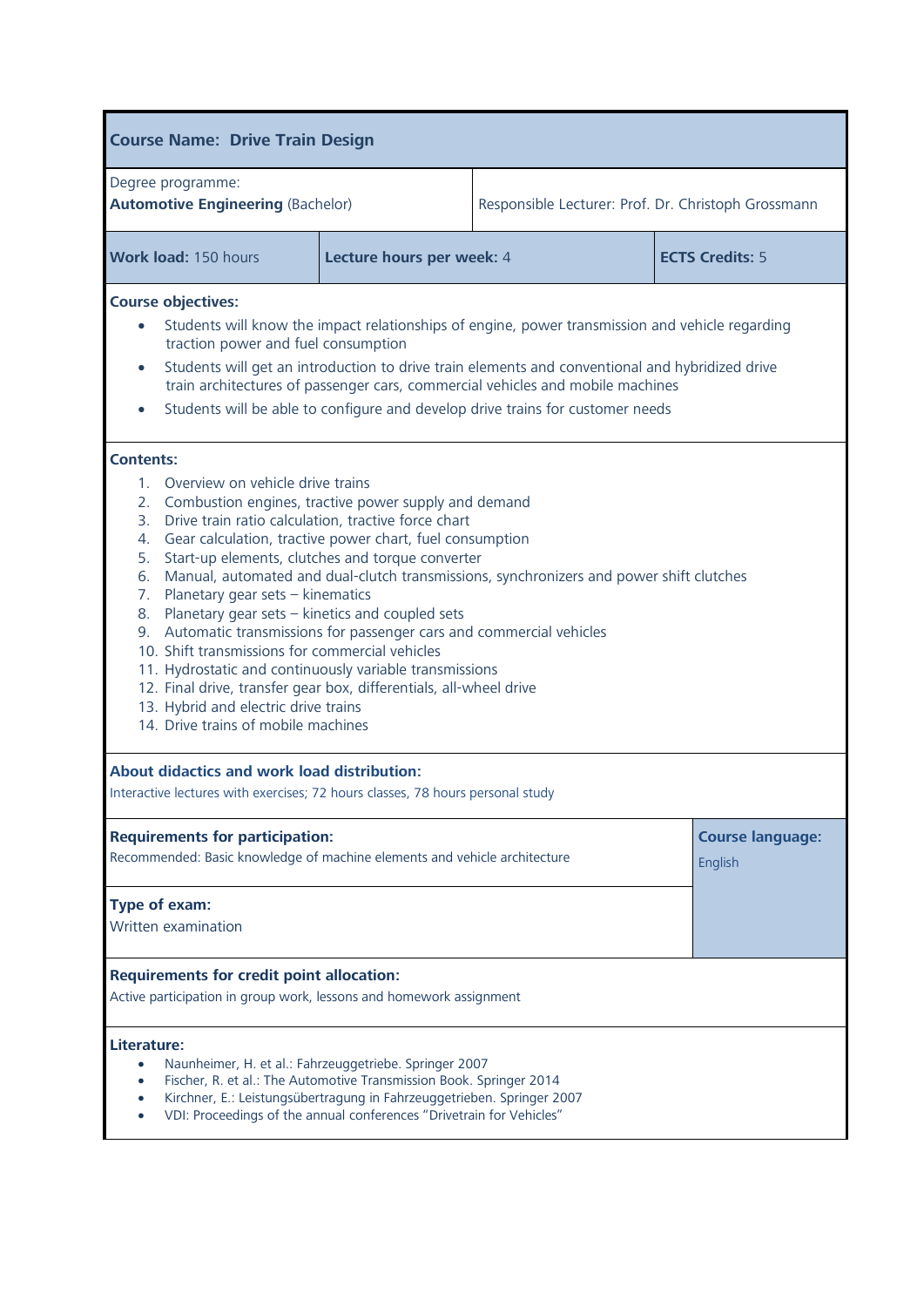| <b>Course Name: Finite Element Method (FEM)</b>                                                                                                                                                                                                                                                                                        |                           |                                                 |                        |  |
|----------------------------------------------------------------------------------------------------------------------------------------------------------------------------------------------------------------------------------------------------------------------------------------------------------------------------------------|---------------------------|-------------------------------------------------|------------------------|--|
| Degree programme:<br><b>Automotive Engineering (Bachelor)</b>                                                                                                                                                                                                                                                                          |                           | Responsible Lecturer: Prof. Dr. Wilfried Dehmel |                        |  |
| <b>Work load: 150 hours</b>                                                                                                                                                                                                                                                                                                            | Lecture hours per week: 4 |                                                 | <b>ECTS Credits: 5</b> |  |
| <b>Course objectives:</b><br>The students will have the ability to<br>analyse automotive structures (car body, chassis, motor) considering static and dynamic loads.<br>analyse deformations, stresses, strength, and stability of structures.<br>determine normal modes and dynamic responses in frequency domain and in time domain. |                           |                                                 |                        |  |
| <b>Contents:</b><br>Linear Statics, Buckling, Nonlinear Statics<br>$\bullet$<br>Normal Modes Analysis, Frequency Response, Transient Response<br>$\bullet$<br><b>Thermal Analysis</b><br>$\bullet$<br>Rod and Beam Elements<br>۰<br>Plate and Shell Elements<br>Solid Elements<br>Isotropic, Orthotropic, and Laminated Fiber Material |                           |                                                 |                        |  |
| About didactics and work load distribution:<br>36 hours theoretical lectures, 36 hours FEM lab,<br>40 hours personal studies, 38 hours personal homework task                                                                                                                                                                          |                           |                                                 |                        |  |
| <b>Requirements for participation:</b><br>Successful completion of the first year of an undergraduate degree programme in mechanical or<br>automotive engineering; completion of second year recommended.                                                                                                                              |                           | <b>Course language:</b><br>English              |                        |  |
| Type of exam:<br>Written examination                                                                                                                                                                                                                                                                                                   |                           |                                                 |                        |  |
| <b>Requirements for credit point allocation:</b><br>Active participation in lectures and FEM lab exercises and preparation of a FEM term paper: Analysis of a Shell Structure<br>(Statics and Buckling)                                                                                                                                |                           |                                                 |                        |  |
| Literature:<br>Klaus-Jürgen Bathe: Finite Element Procedures, Prentice Hall<br>Olgierd C. Zienkiewicz: The Finite Element Method - Its Basis and Fundamentals, Elsevier Ltd, Oxford<br>FEM software handbooks                                                                                                                          |                           |                                                 |                        |  |

I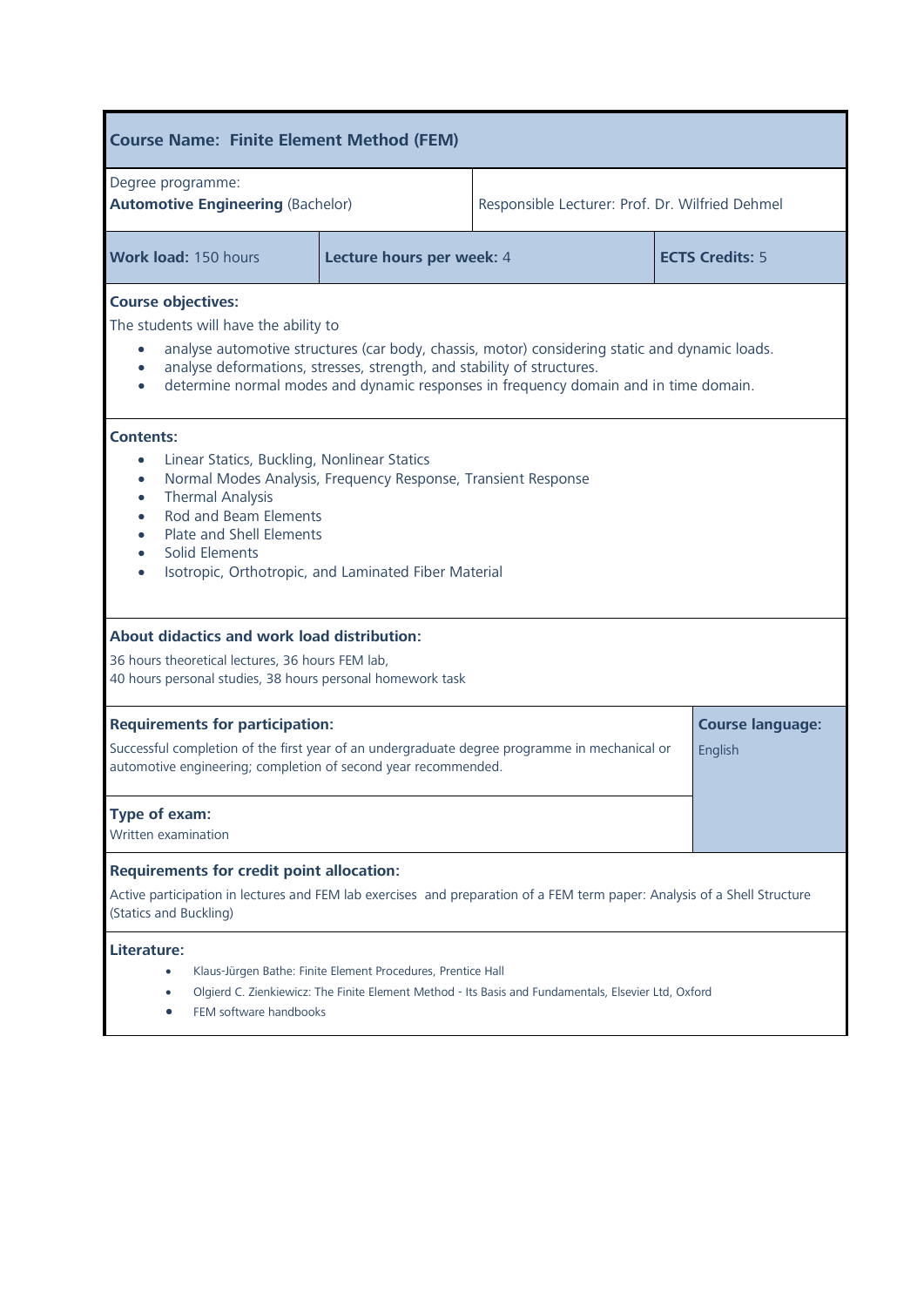| <b>Course Name: Engineering Design Team Project</b>                                                                                                                                                                                                                                                                                                                                                               |                           |                         |                                    |  |
|-------------------------------------------------------------------------------------------------------------------------------------------------------------------------------------------------------------------------------------------------------------------------------------------------------------------------------------------------------------------------------------------------------------------|---------------------------|-------------------------|------------------------------------|--|
| Degree programme:<br><b>Automotive Engineering (Bachelor)</b>                                                                                                                                                                                                                                                                                                                                                     |                           | Responsible Lecturer: * |                                    |  |
| Work load: 150 hours                                                                                                                                                                                                                                                                                                                                                                                              | Lecture hours per week: - |                         | <b>ECTS Credits: 5</b>             |  |
| <b>Course objectives:</b><br>Students will work in a team of 3-5 students on a constructional design project in the area of automotive<br>engineering, using their knowledge in mechanics, machine elements and technical drawing.                                                                                                                                                                                |                           |                         |                                    |  |
| <b>Contents:</b><br>Introduction to the concept-finding and evaluation methods as well as ongoing methodological support will<br>be provided by the lecturer. The solution is worked out by the team.                                                                                                                                                                                                             |                           |                         |                                    |  |
| <b>Team work includes:</b><br>(Self-)Organization and project management<br>$\bullet$<br>The definition and illustration of the project task<br>$\bullet$<br>The description of the solution<br>$\bullet$<br>The necessary analyses and calculations as well as their results<br>$\bullet$<br>CAD models and Technical drawings<br>$\bullet$<br>A detailed presentation (written report) of the work<br>$\bullet$ |                           |                         |                                    |  |
| About didactics and work load distribution:<br>150 hours of individual study and project work. The project team will regularly discuss their progress with the lecturer as part<br>of set classes.                                                                                                                                                                                                                |                           |                         |                                    |  |
| <b>Requirements for participation:</b><br>Successful completion of year 1 of an undergraduate degree programme in automotive or<br>mechanical engineering.                                                                                                                                                                                                                                                        |                           |                         | <b>Course language:</b><br>English |  |
| Type of exam:<br>Completion and presentation of project as a team, with individual presentations by<br>students.                                                                                                                                                                                                                                                                                                  |                           |                         |                                    |  |
| <b>Requirements for credit point allocation:</b>                                                                                                                                                                                                                                                                                                                                                                  |                           |                         |                                    |  |
| Literature:                                                                                                                                                                                                                                                                                                                                                                                                       |                           |                         |                                    |  |
| <b>Notes:</b><br>* Students will be coached by the professor responsible for the course.                                                                                                                                                                                                                                                                                                                          |                           |                         |                                    |  |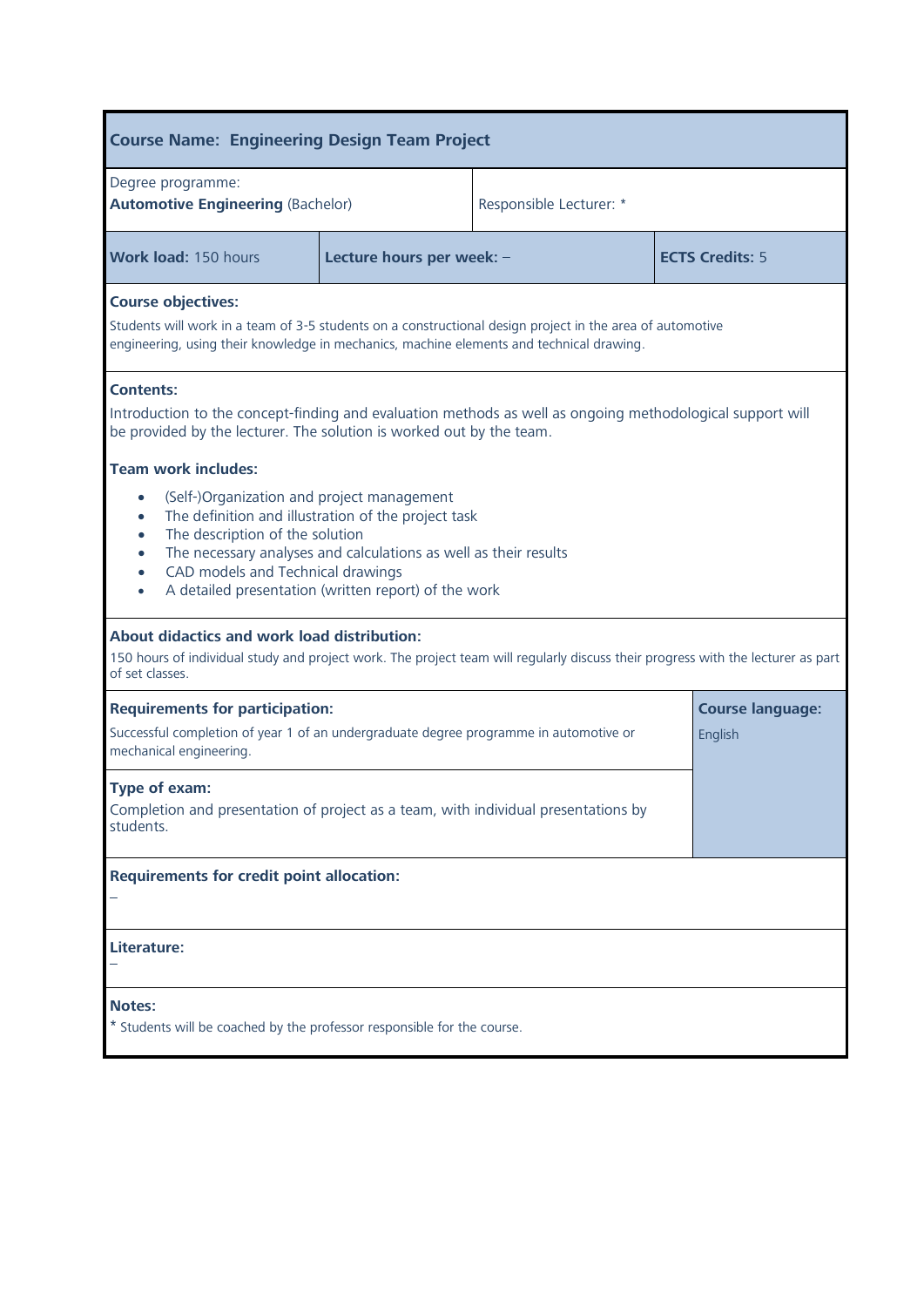| <b>Course Name: Automotive Engineering Research Project</b>                                                                                                                                                                                                                                                                                                                                                                                                                                                                                                                                              |                           |                         |                                    |  |
|----------------------------------------------------------------------------------------------------------------------------------------------------------------------------------------------------------------------------------------------------------------------------------------------------------------------------------------------------------------------------------------------------------------------------------------------------------------------------------------------------------------------------------------------------------------------------------------------------------|---------------------------|-------------------------|------------------------------------|--|
| Degree programme:<br><b>Automotive Engineering (Bachelor)</b>                                                                                                                                                                                                                                                                                                                                                                                                                                                                                                                                            |                           | Responsible Lecturer: * |                                    |  |
| <b>Work load: 240 hours</b>                                                                                                                                                                                                                                                                                                                                                                                                                                                                                                                                                                              | Lecture hours per week: - |                         | <b>ECTS Credits: 8 **</b>          |  |
| <b>Course objectives:</b><br>Students will work independently on a constructional, experimental or theoretical project in the area of<br>automotive engineering, using scientific methodology and findings.                                                                                                                                                                                                                                                                                                                                                                                              |                           |                         |                                    |  |
| <b>Contents:</b><br>Instruction in the independent completion of a constructional, experimental or theoretical project                                                                                                                                                                                                                                                                                                                                                                                                                                                                                   |                           |                         |                                    |  |
| A constructional project includes:<br>- The illustration of the project task<br>- The description of the solution<br>- The necessary analyses and calculations as well as their results<br>- A detailed presentation (written report) of the work<br>A constructional project also includes:<br>- The constructional solution<br>An experimental project also includes:<br>- The description of the experimental implementation as well as the instrumentation<br>A theoretical project also includes:<br>- The explanation of the theoretical analyses and calculations as well as the developed models |                           |                         |                                    |  |
| About didactics and work load distribution:<br>240 hours of individual study and project work. Students can choose to complete a project in one of the research areas in<br>the department. This has to be arranged individually with the help of the Departmental Coordinator.                                                                                                                                                                                                                                                                                                                          |                           |                         |                                    |  |
| <b>Requirements for participation:</b><br>Successful completion of year 1 of an undergraduate degree programme in automotive or<br>mechanical engineering.                                                                                                                                                                                                                                                                                                                                                                                                                                               |                           |                         | <b>Course language:</b><br>English |  |
| Type of exam:<br>Completion and presentation of project                                                                                                                                                                                                                                                                                                                                                                                                                                                                                                                                                  |                           |                         |                                    |  |
| <b>Requirements for credit point allocation:</b>                                                                                                                                                                                                                                                                                                                                                                                                                                                                                                                                                         |                           |                         |                                    |  |
| Literature:                                                                                                                                                                                                                                                                                                                                                                                                                                                                                                                                                                                              |                           |                         |                                    |  |
| <b>Notes:</b><br>* Students will be coached by the professor responsible for the research area.<br>** The workload of this project can be increased to 12 credits, so that together with the other modules it makes up a total<br>semester workload of 30 ECTS.                                                                                                                                                                                                                                                                                                                                          |                           |                         |                                    |  |